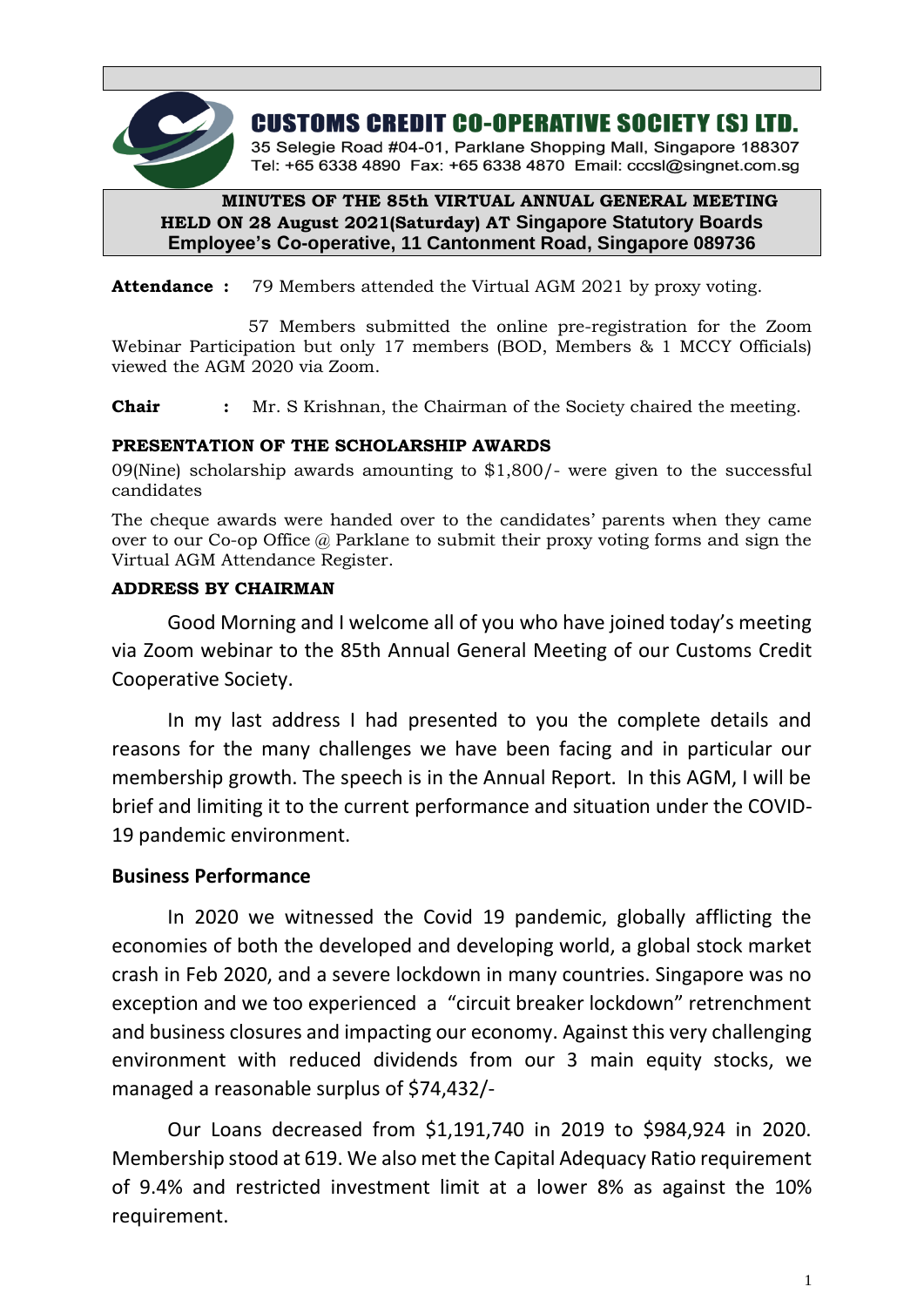In 2020, in a pandemic induced environment with aeroplanes grounded, borders closed with travel restriction and a global market crash, resulted in our 3 dividend unsold stocks (SPH, SIA Engineering and Star hub) price declining with zero dividends or reduced dividends declared and we continue to face a negative Nett asset value because of the significant price drop in the unsold stocks. I would like to elaborate a little on these 3 dividend stocks dividend pay out in 2020 compared to 2019 and why we bought these dividend stocks paying good dividends except during this global pandemic and market crash. Given that nearly 80% of our population are vaccinated, all of us are optimistic that things will improve with the economy opening up and travel arrangement between countries improve; and companies like SIA Engineering is poised to enter sustainable growth in FY 2022. The comparative status is as follows:

SIA Engineering -  $2020 - 2.3%$  or 8 cts per share 2019 – 5.09% or 11 cts per share Starhub  $-2020 - 389%$  or 0.048 per share 2019 – 8.81% or 0.108 per share SPH - 2020 - 1.29% or 0.025% per share 2019 - 6.19% or 0.12 cts per share

Consequent to the Negative Nett Asset Value (NAV), (primarily because of the 3 unsold stock price decline) Registry of Cooperatives had introduced measures to limit direct membership drive, loans and investments. These measures have a direct and dire consequences and we had appealed to the Registry explaining in detail that we are already facing Two Critical Obstacles for growth that is a steady increase in aging membership base and membership limited to only customs officers; and as such only new and younger members can help drive lending and contribute to revenue growth opportunity for the coop society. However, Registry did not accede to our request for the direct membership drive and loan increase unless our Nett Asset Value improves.

# **RENTAL RELIEF SCHEME & REDUCTION OF CCF CONTRIBUTIONS PAYABLE FOR CO-OPERATIVE SOCIETIES - COVID 19 PANDEMIC**

On 5th Jun 2020, the government announced rental relief for all eligible co-ops and reduction of CCF Contributions payable for co-op societies.

Our co-op society was given the relief under the Rental Relief Scheme.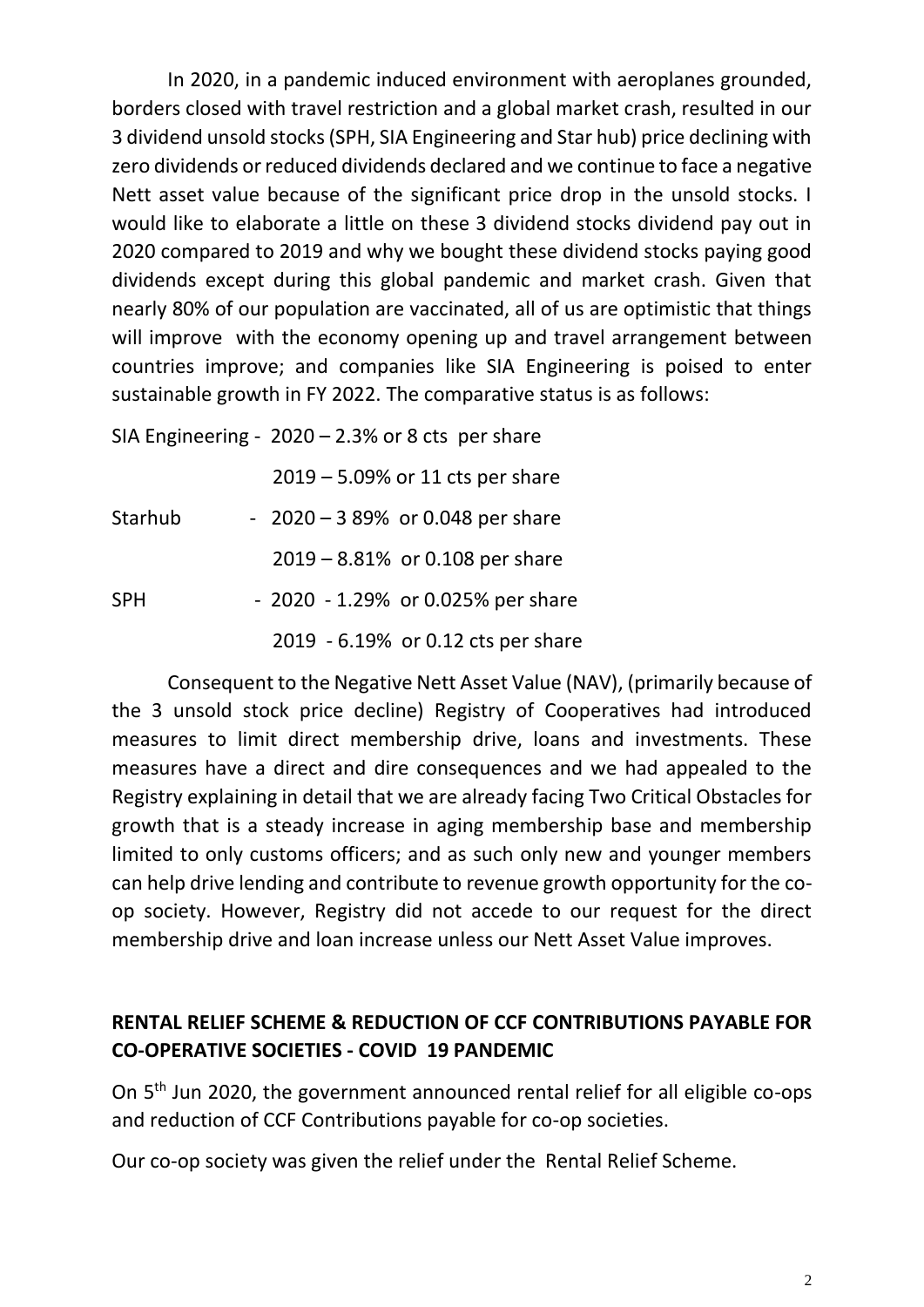Our Co-op Society was also given Waiver of  $1<sup>st</sup>$  tier contribution to the CCF (i.e. 5% of the 1<sup>st</sup> surplus) for FY ending between  $31<sup>st</sup>$  Dec 2020 and  $30<sup>th</sup>$  September 2021)

# **Future plans.**

We now have a very talented new Board of directors with the requisite qualifications to bring strategic reviews and introduce innovative product and services. Strategic review of our Co-op Society is only possible if there is increased membership, more lending by introducing newer products and services to attract the millennials. Therefore, it is imperative that the incoming Board earnestly seek a meeting with the Registry of Societies, MCCY to pursue the matter and appeal for a change of heart and consider our matter compassionately and unlock the door for direct membership, increased lending and more investments. This will augur well for our Co-operative Society's future and a hopeful return to better times. I also need your sincere support to help us to keep the Customs Credit Cooperative alive and healthy in years to come.

Before I end my address, I would also like to place on record our sincere appreciation to Mr Tan Eng Lam, a valuable Board Member who resigned because of family commitments. We wish him well.

Thank you and I will hand over to our Treasurer Mr Farihullah for a crisp Powerpoint presentation of our business performance. STAY SAFE

# **CONFIRMATION OF MINUTES**

The minutes of the 84th Annual General Meeting held on 29 Aug 2020 which had earlier been sent to members were confirmed through proxy voting.

# **ADOPTION OF THE ANNUAL REPORT**

The Report of the Board of Directors for the Year Ending 31 Dec 2020 was uploaded onto our website 15 days prior to the Virtual AGM 2021 and was unanimously adopted through proxy voting by our Co-op Society Members.

# **STATEMENT OF ACCOUNTS FOR 2020**

The Statement of Accounts for the year ending 2020 which was audited by our external auditor and uploaded onto our CCCS Website was adopted and resolved through proxy voting by our Co-op Society Members.

# **PROXY VOTING TO APPROVE THE PROPOSED RESOLUTIONS FOR 2021/2022**

# **RESOLUTIONS BY THE BOARD OF DIRECTORS – AGM 2021**

Secretary reported via ZOOM Webinar the Proxy Vote Casting to confirm/pass the resolutions.

The voting results are indicated against each of the resolutions as follows: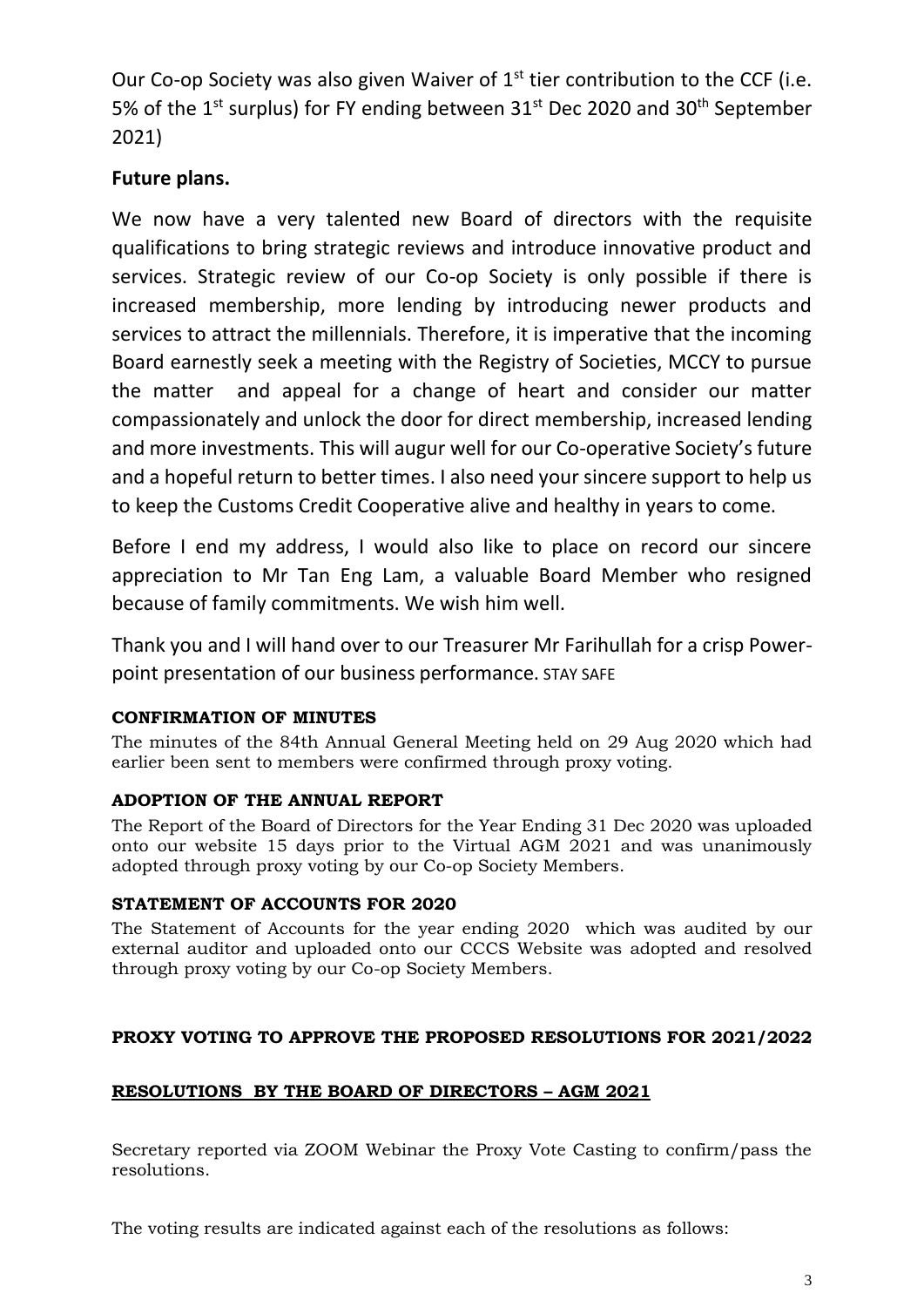## **Resolution No 1**

To consider and confirm the minutes of the last annual general meeting held on 29th August 2020 and of any other intervening general meeting.

**Votes For: 72 Votes Against 5**

## **Resolurion No 2**

To consider and confirm the reports of the Committee of Management for the Year ended 31st December 2020

**Votes For: 72 Votes Against : 5**

### **Resolution No 3**

To receive and if approved, pass the Society's audited financial statements for financial year ended 31st December 2020.

**Votes For: 72 Votes Against 5**

### **Resolution No 4**

To appoint P.G Wee Partnership LLP as the auditors of the Co-op for 2021/2022.

#### **Votes For: 72 Votes Against : 5**

#### **Resolution No 5(a)**

To elect SUBRAMANIAM KRISHNAN as a member of the Committee of Management to serve for a term of three years;

#### **Votes For: 72 Votes Against: 5**

#### **Resolution No 5(b)**

To elect GANESAN S/O PERAMAIYAN as a member of the Committee of Management to serve for a term of three years;

**Votes For: 72 Votes Against : 5**

## **Resolution No 6**

To transact any other general business (passing of resolutions) of the Co-op of which due notice has been given to members as follows:

i) That the 85th annual General Meeting of the Society resolves the payment of allowances of \$9,600/- per annum as allowances to the Society's Secretary,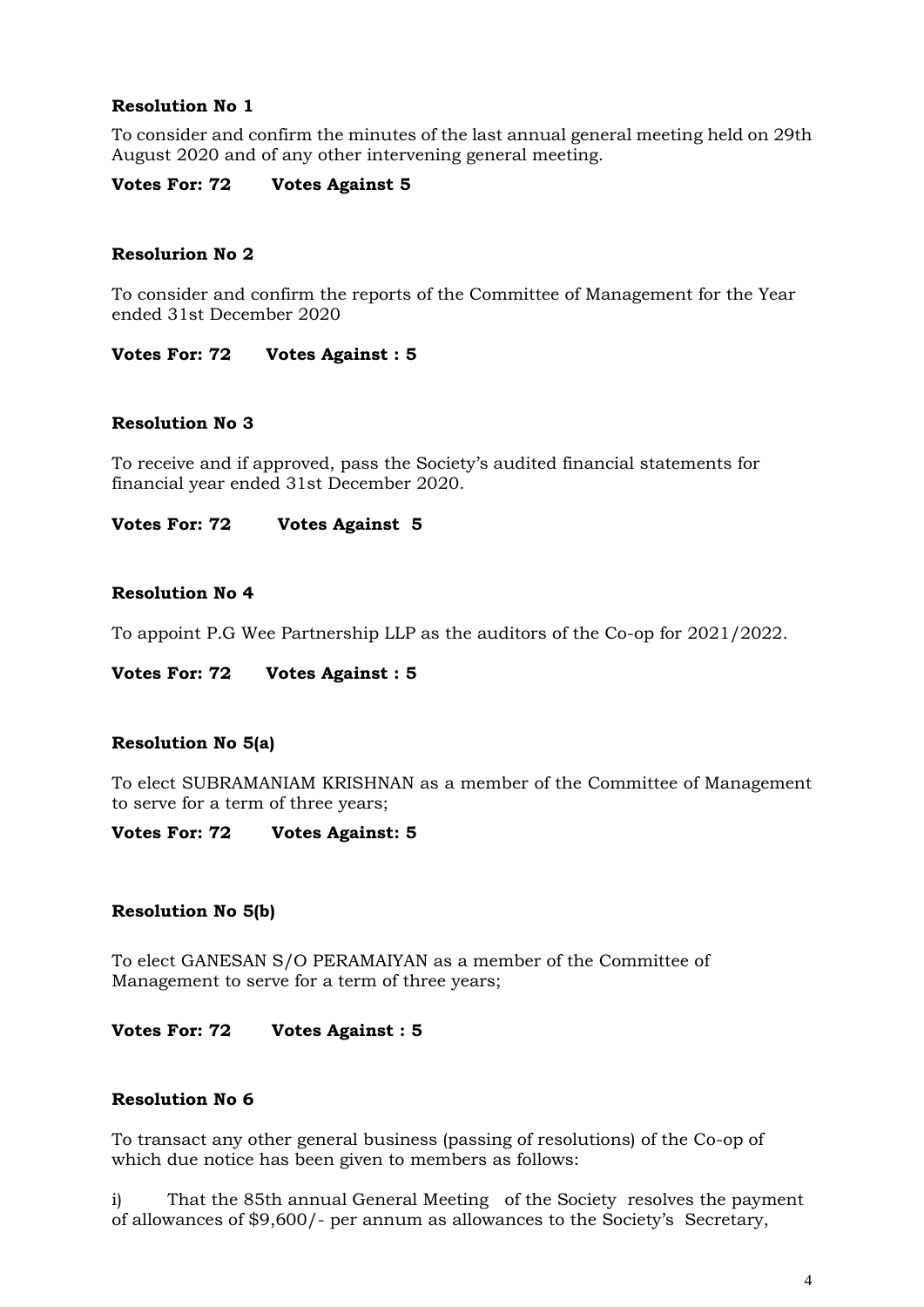Treasurer and Assistant Treasurer which shall be at the discretion of the Board of directors.

## **Votes For: 72 Votes Against : 5**

ii) That the 85th Annual General Meeting of the Society approves the proposed Appropriation of Profit 2020 and Estimated Expenditure for 2021/2022 which is in the 85th Annual Reports and Accounts.

## **Votes For: 72 Votes Against : 5**

iii) That the 85th Annual General Meeting of the Society authorizes the appointment of Mr P.Loganathan as our internal auditor with an allowance of \$200/- for two visits in a Year(one visit 6 monthly)

## **Votes For: 72 Votes Against : 5**

### **TO ELECT MEMBERS OF THE MANAGEMENT COMMITTEE**

(Item 5 of the Resolution)

Secretary informed the meeting that at the closing date of nomination, TWO nominations were received and they are as follows:

- 1) Mr Subramaniam Krishnan(for re-election)
- 2) Mr Ganesan PEramaiyan (for re-election)

As there were no ore nominations for the two contested vacancies for the Post of Director, both the above nominated members were included into the Board of directors.

Under By-Law 18.1 (a), CCCS shall have not less than 7 but not more than 11 members elected to serve as Board Directors.

## **APPOINTMENT OF EXTERNAL AUDITOR**

The Chairman sought the mandate of the General Body through a resolution to appoint a new External Auditor for the Years 2021/2022. The resolution was passed through proxy voting

## **POWERPOINT PRESENTATION BY TREASURER**

Treasurer reported our Co-op Society's Financial Performance through a Powerpoint Presentation to the attendees of the AGM by ZOOM Webinar.

## **FEEDBACK/QUERIES FROM MEMBERS**

There were no queries/feedback received three days prior to the Virtual AGM 2021 on 28/06/2021(Sat) at 10.30 am.

## **ADJOURNMENT**